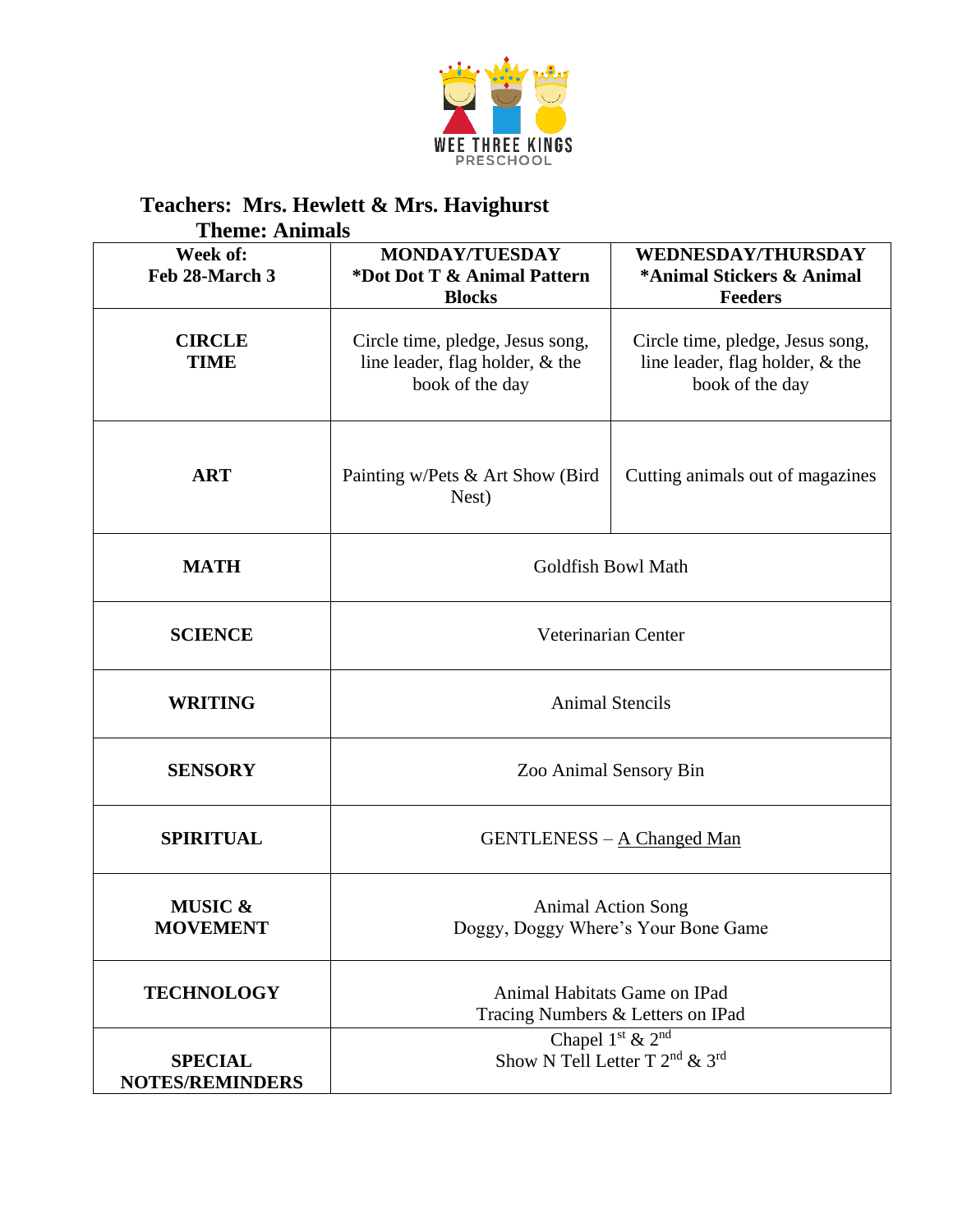

## **Teachers: Mrs. Hewlett & Mrs. Havighurst**

| <b>Theme: Animals</b>                    |                                                                                        |                                                                                        |  |  |
|------------------------------------------|----------------------------------------------------------------------------------------|----------------------------------------------------------------------------------------|--|--|
| Week of:<br><b>March 7-10</b>            | <b>MONDAY/TUESDAY</b><br>*Dot Dot U & Colored Blocks                                   | <b>WEDNESDAY/THURSDAY</b><br>*Letter Stamps & Penguin Math                             |  |  |
| <b>CIRCLE</b><br><b>TIME</b>             | Circle time, pledge, Jesus song,<br>line leader, flag holder, & the<br>book of the day | Circle time, pledge, Jesus song,<br>line leader, flag holder, & the<br>book of the day |  |  |
| <b>ART</b>                               | Underwater Sticker Project                                                             | Put Me In The Zoo (Part 1)                                                             |  |  |
| <b>MATH</b>                              | Do You Have a Pet? (Graphing)                                                          |                                                                                        |  |  |
| <b>SCIENCE</b>                           | Veterinarian Center                                                                    |                                                                                        |  |  |
| <b>WRITING</b>                           | Alphabet Math (Matching Letters)                                                       |                                                                                        |  |  |
| <b>SENSORY</b>                           | Zoo Animal Sensory Bin                                                                 |                                                                                        |  |  |
| <b>SPIRITUAL</b>                         | <b>GENTLENESS</b> – Fruit of Spirit (Book)                                             |                                                                                        |  |  |
| <b>MUSIC &amp;</b><br><b>MOVEMENT</b>    | <b>Animal Actions Song</b><br>Doggy, Doggy Where's Your Bone                           |                                                                                        |  |  |
| <b>TECHNOLOGY</b>                        | Animal Habitats Games on IPad<br>Tracing Numbers & Letters on IPad                     |                                                                                        |  |  |
| <b>SPECIAL</b><br><b>NOTES/REMINDERS</b> | Show N Tell Letter U $9th$ & $10th$                                                    |                                                                                        |  |  |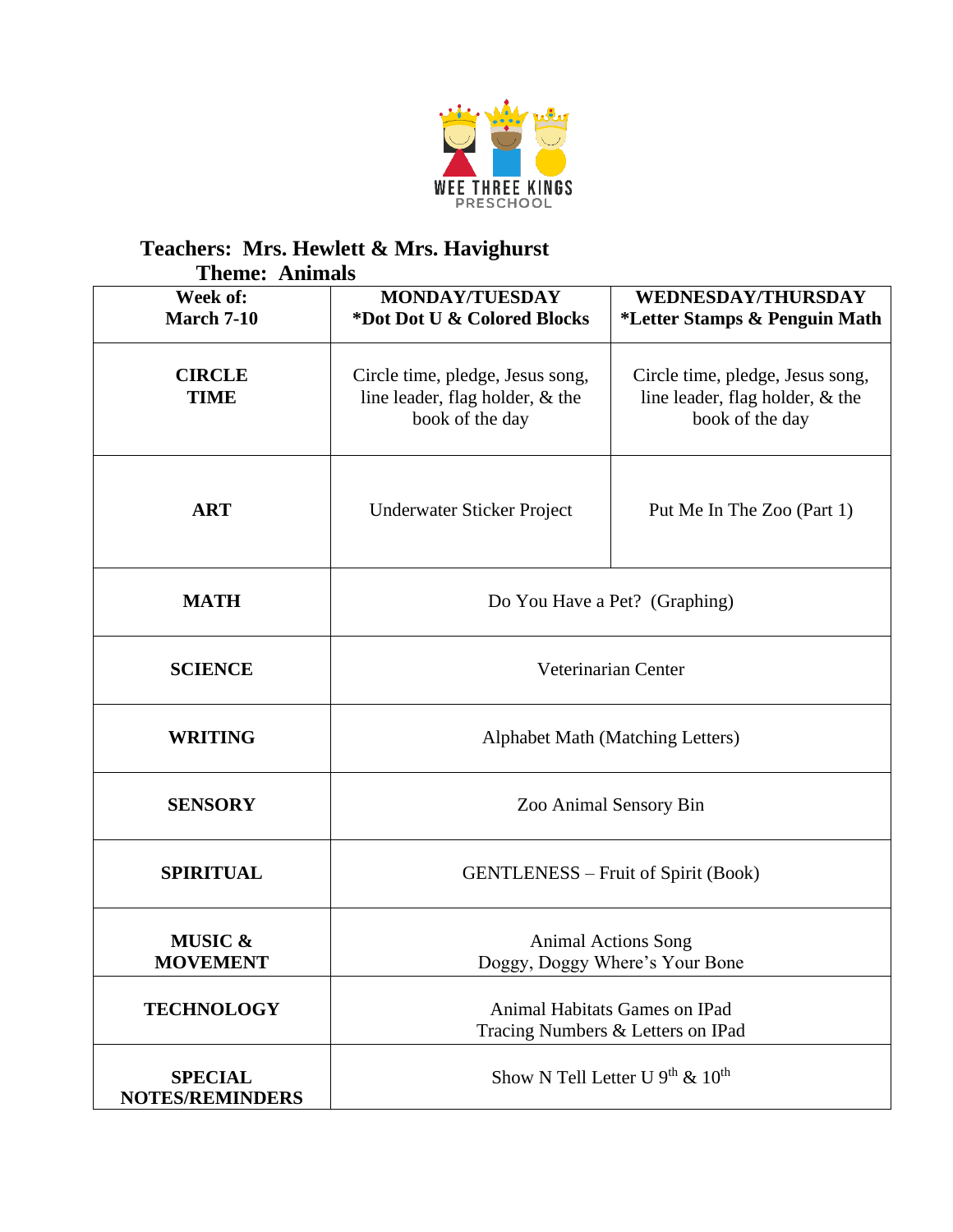

## **Teachers: Mrs. Hewlett & Mrs. Havighurst**

| <b>Theme: Animals</b>                    |                                                                                                     |                                                                                        |  |  |
|------------------------------------------|-----------------------------------------------------------------------------------------------------|----------------------------------------------------------------------------------------|--|--|
| Week of:<br><b>March 14-17</b>           | <b>MONDAY/TUESDAY</b><br>*Dot Dot V & Magnets                                                       | <b>WEDNESDAY/THURSDAY</b><br>*Dry Erase Letters & Key Locks                            |  |  |
| <b>CIRCLE</b><br><b>TIME</b>             | Circle time, pledge, Jesus song,<br>line leader, flag holder, & the<br>book of the day              | Circle time, pledge, Jesus song,<br>line leader, flag holder, & the<br>book of the day |  |  |
| <b>ART</b>                               | Put Me In The Zoo (Part 2) $&$ 3D<br>Art Project                                                    | Shamrock Craft & 3D Art Project                                                        |  |  |
| <b>MATH</b>                              | Number Recognition (using hole punch)                                                               |                                                                                        |  |  |
| <b>SCIENCE</b>                           | <b>View Master Animal Slides</b>                                                                    |                                                                                        |  |  |
| <b>WRITING</b>                           | Playdoh with Letter Placemats                                                                       |                                                                                        |  |  |
| <b>SENSORY</b>                           | Green & Gold (split peas, coins, mini-Leprechauns, shamrock numbers)                                |                                                                                        |  |  |
| <b>SPIRITUAL</b>                         | GENTLENESS – Washing the Disciples' Feet p. 437                                                     |                                                                                        |  |  |
| <b>MUSIC &amp;</b><br><b>MOVEMENT</b>    | <b>Musical Instruments</b>                                                                          |                                                                                        |  |  |
| <b>TECHNOLOGY</b>                        | Zoo Sounds<br><b>Baby Animal Zoo Care</b>                                                           |                                                                                        |  |  |
| <b>SPECIAL</b><br><b>NOTES/REMINDERS</b> | Show N Tell Letter $\sqrt{16^{th} \& 17^{th}}$<br>WEAR GREEN ON 16 <sup>th</sup> & 17 <sup>th</sup> |                                                                                        |  |  |
|                                          |                                                                                                     |                                                                                        |  |  |